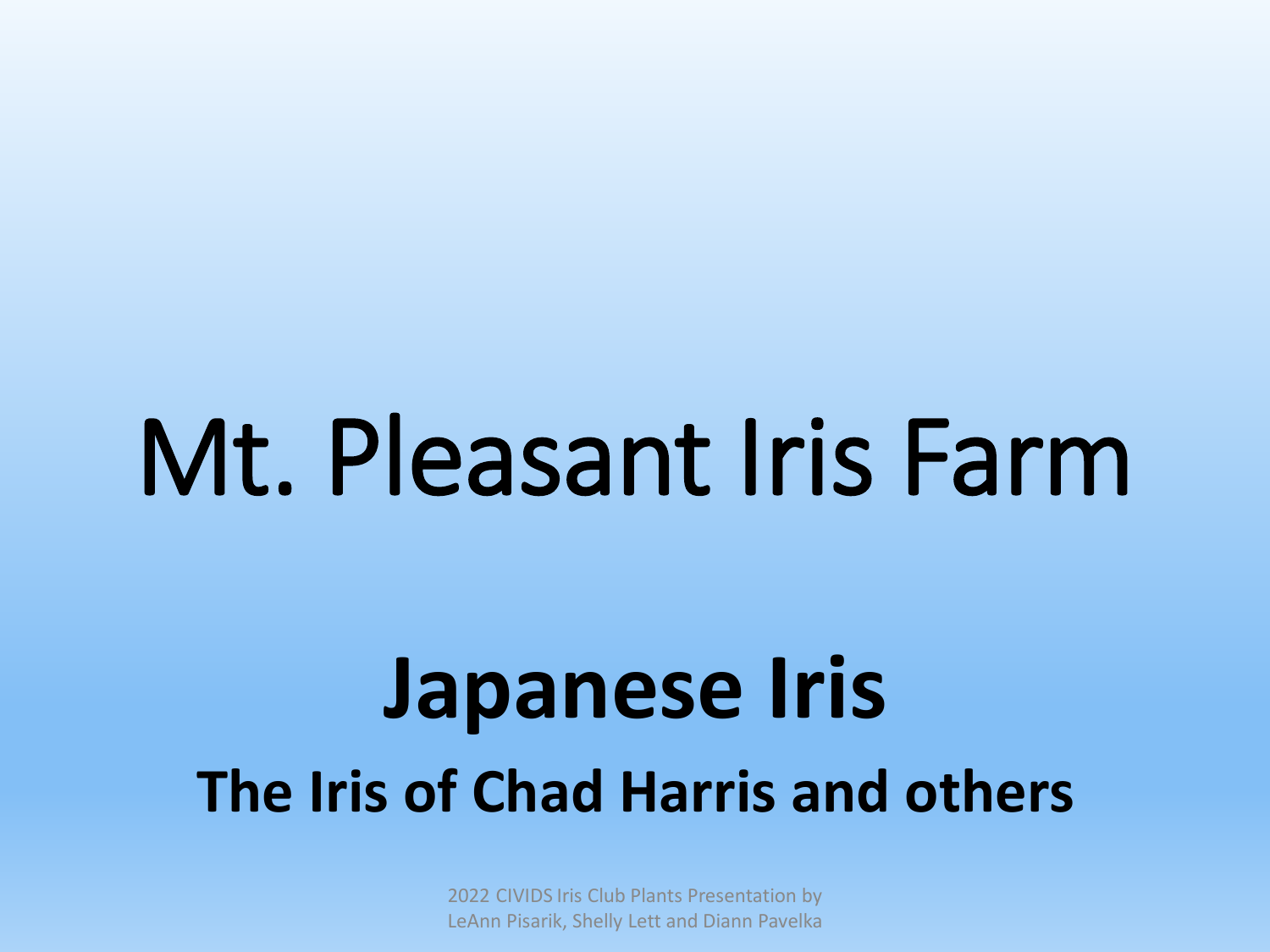#### **Butterflies In Flight**

Light blue violet, veined darker, dark violet styles.

Aitken 1991

Height: 48″ Bloom Period: Late Falls: 6 Branches and Buds: 1 br, 3-4 buds Award: Payne Medal 1998

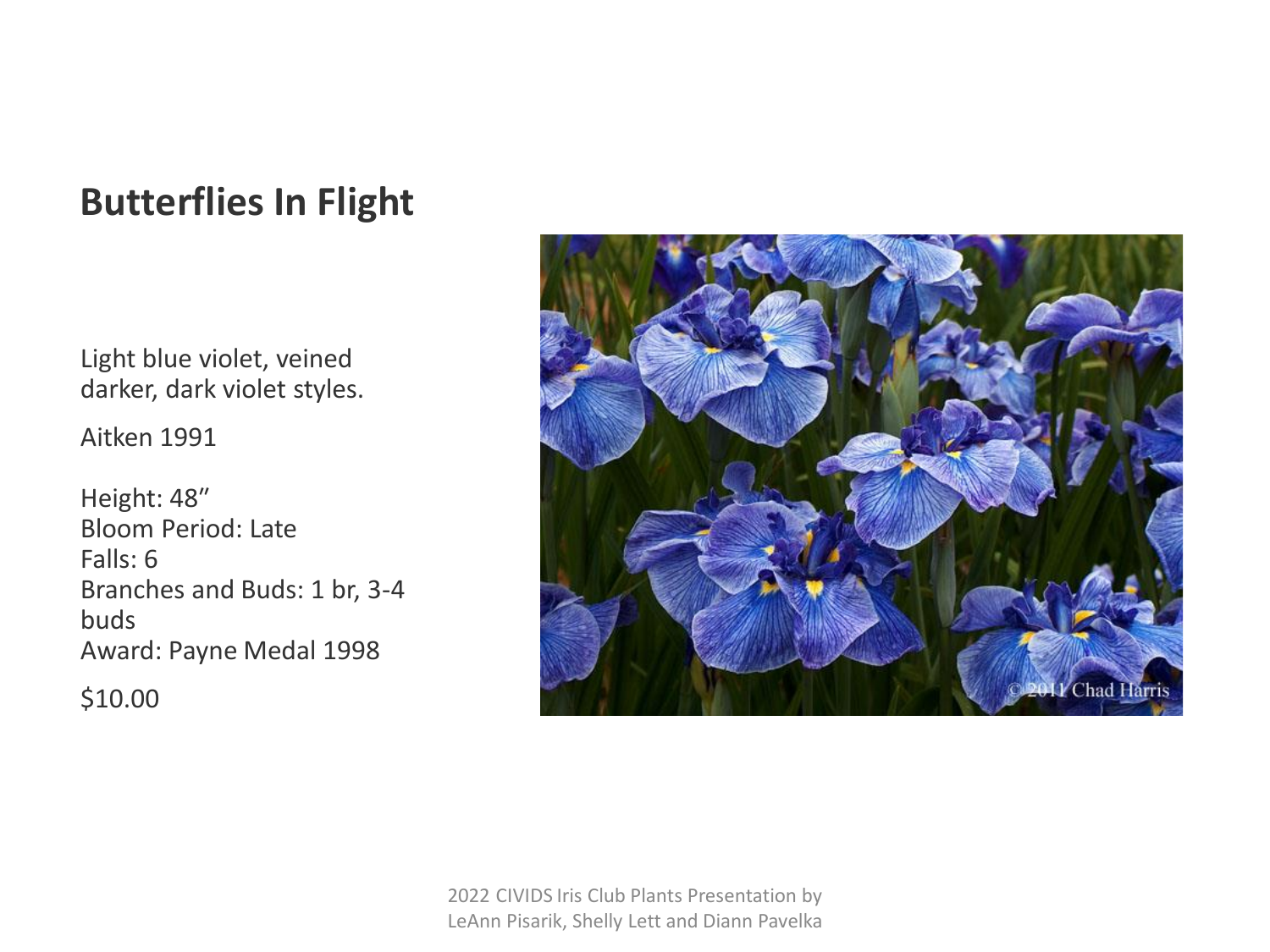#### **Cascade Spice**

White heavily freckled violetblue, 1/2 inch red violet edge, styles white tipped violet-blue.

Reid 1989

Height: 42″ Bloom Period: Mid to Late Falls: 6 Branches and Buds: 1-2 br, 3-5 buds

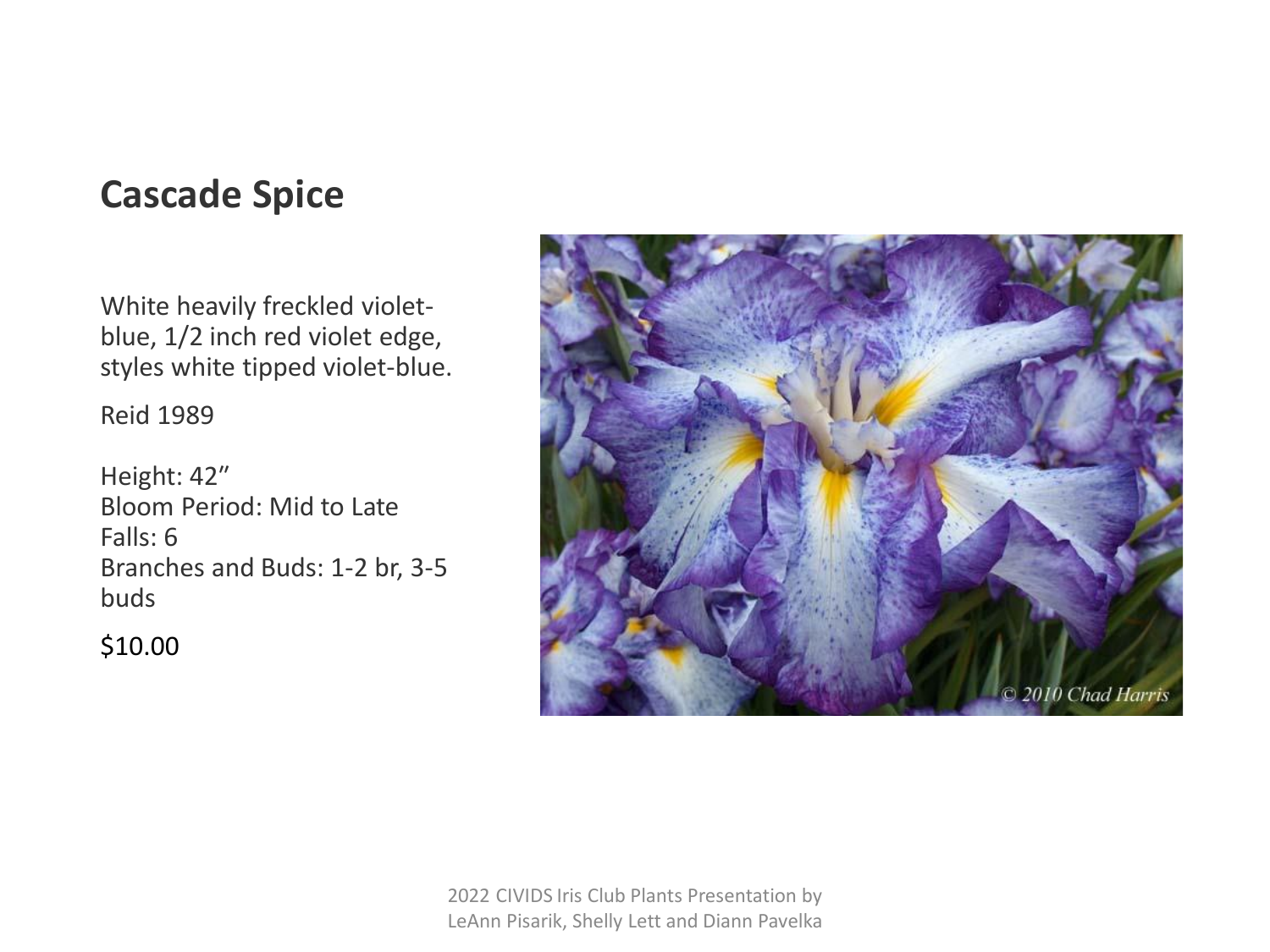#### **Celestial Emperor**

Big bold and showy, one of the larger blossoms that we grow, 9″ to 11″ across. Silver violet with red-violet band, blue-violet halo surrounds the bright yellow signal.

Harris 2011

Height: 38″ Bloom Period: Mid-Late Falls: 6 Branches and Buds: 0-1 br, 2-3 buds

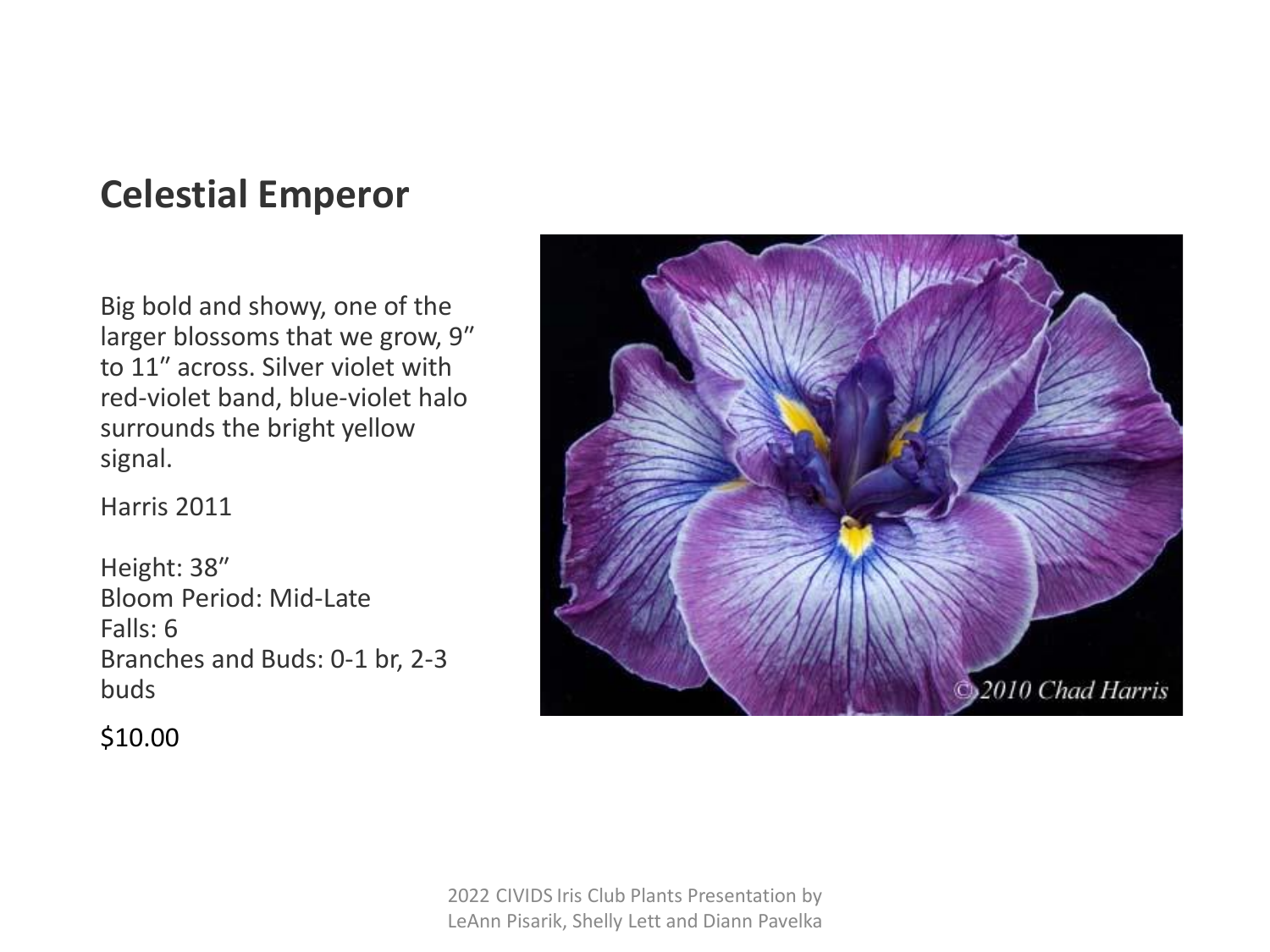## **Electric Rays**

Dark violet with very distinctive neon-blue ray pattern.

Aitken 1990

Height: 50″ Bloom Period: Mid Falls: 6 Branches and Buds: 0 Br, 2 buds

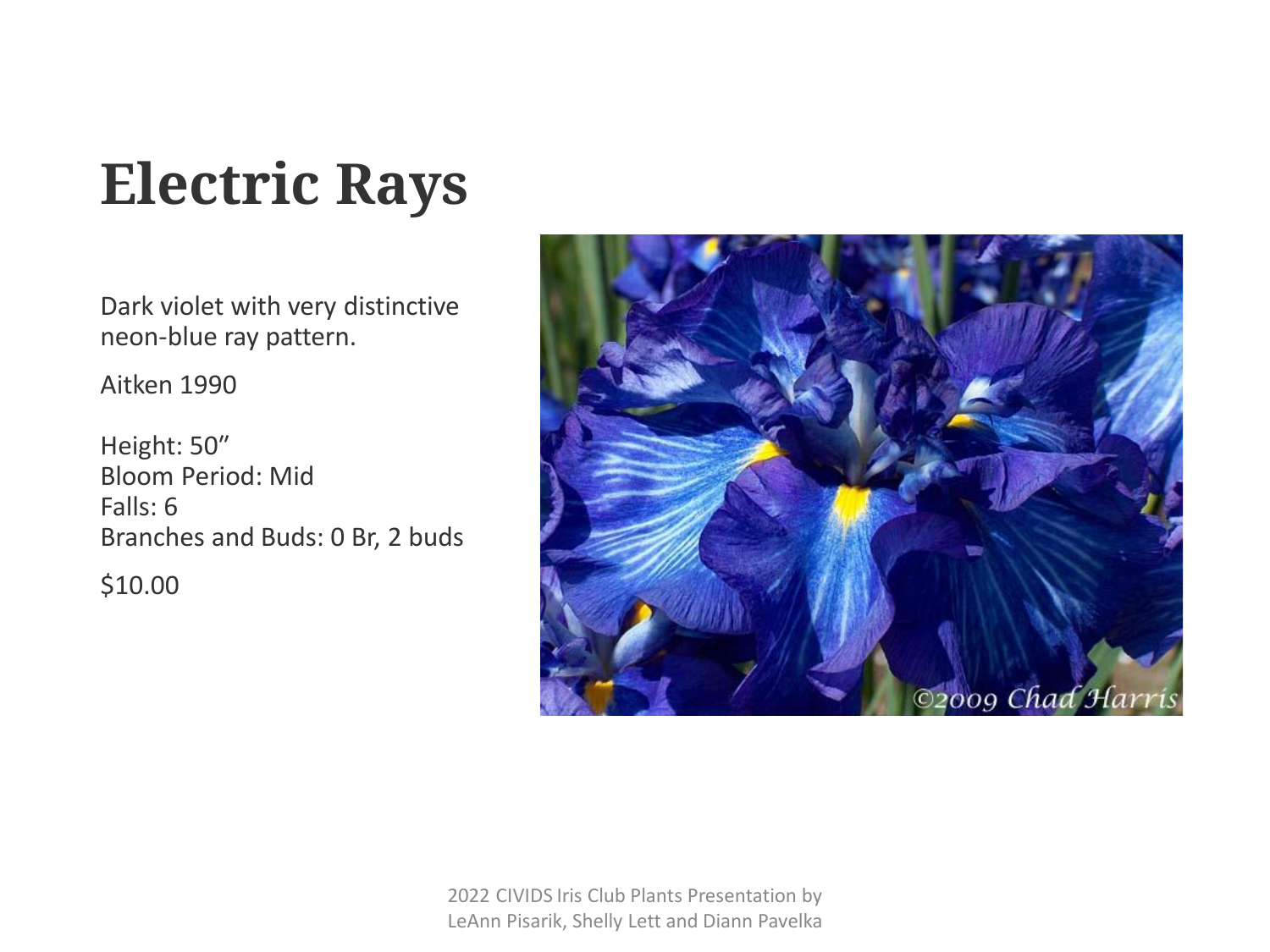## **Geishunka**

Large soft pink self, styles and flaring crest dark rose pink.

Mitsuda 1979 Japan (by SJI 1995)

Height: 32″ Bloom Period: Mid Falls: 6 Branches and Buds: 0 branch, 2 buds

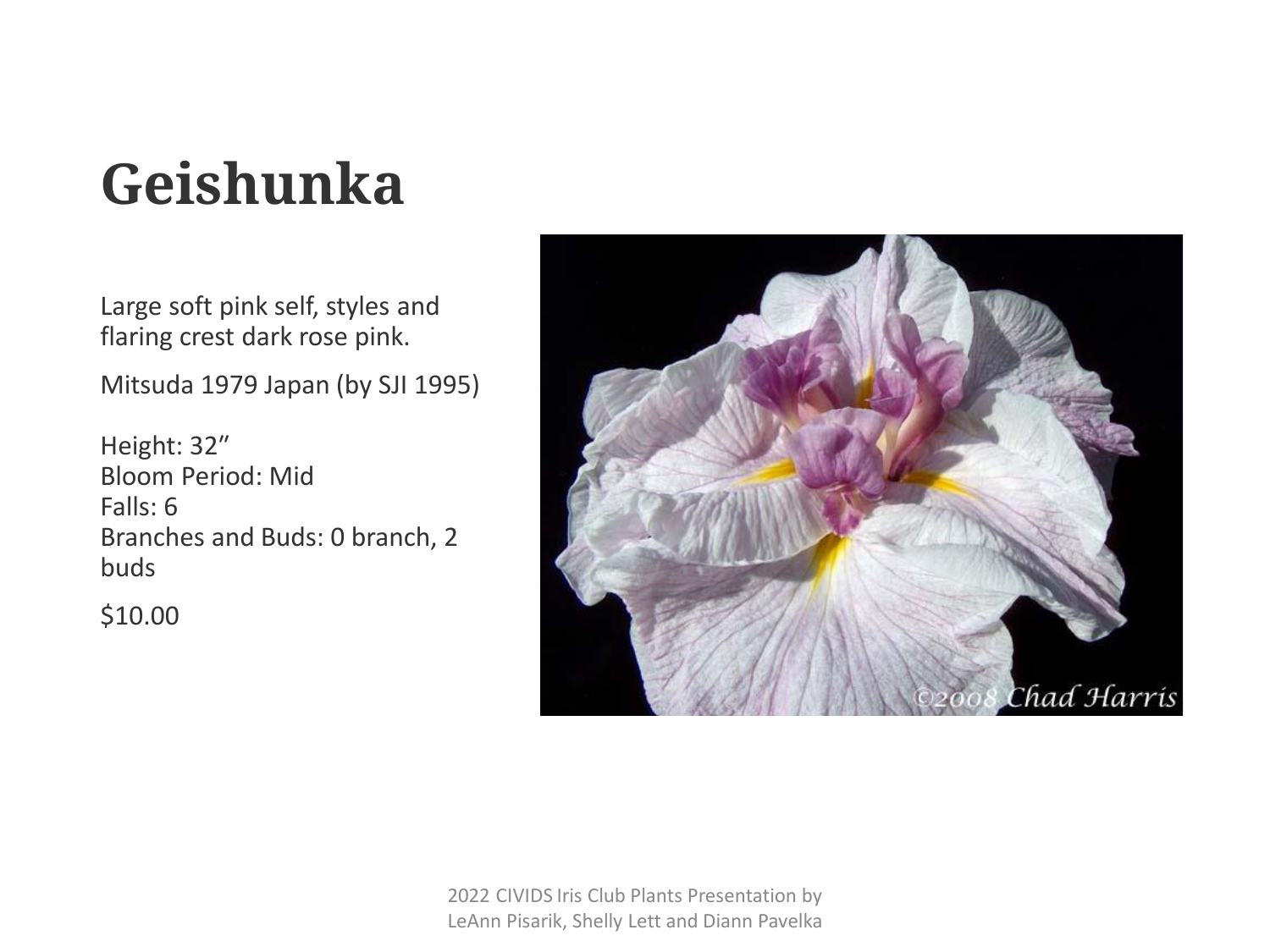## **Nishikiori**

Dark red-violet randomly freckled and streaked white.

Shimizu 1997

Height: 35″ Bloom Period: Mid Falls: 6 Branches and Buds: 1-2 br, 4-6 buds

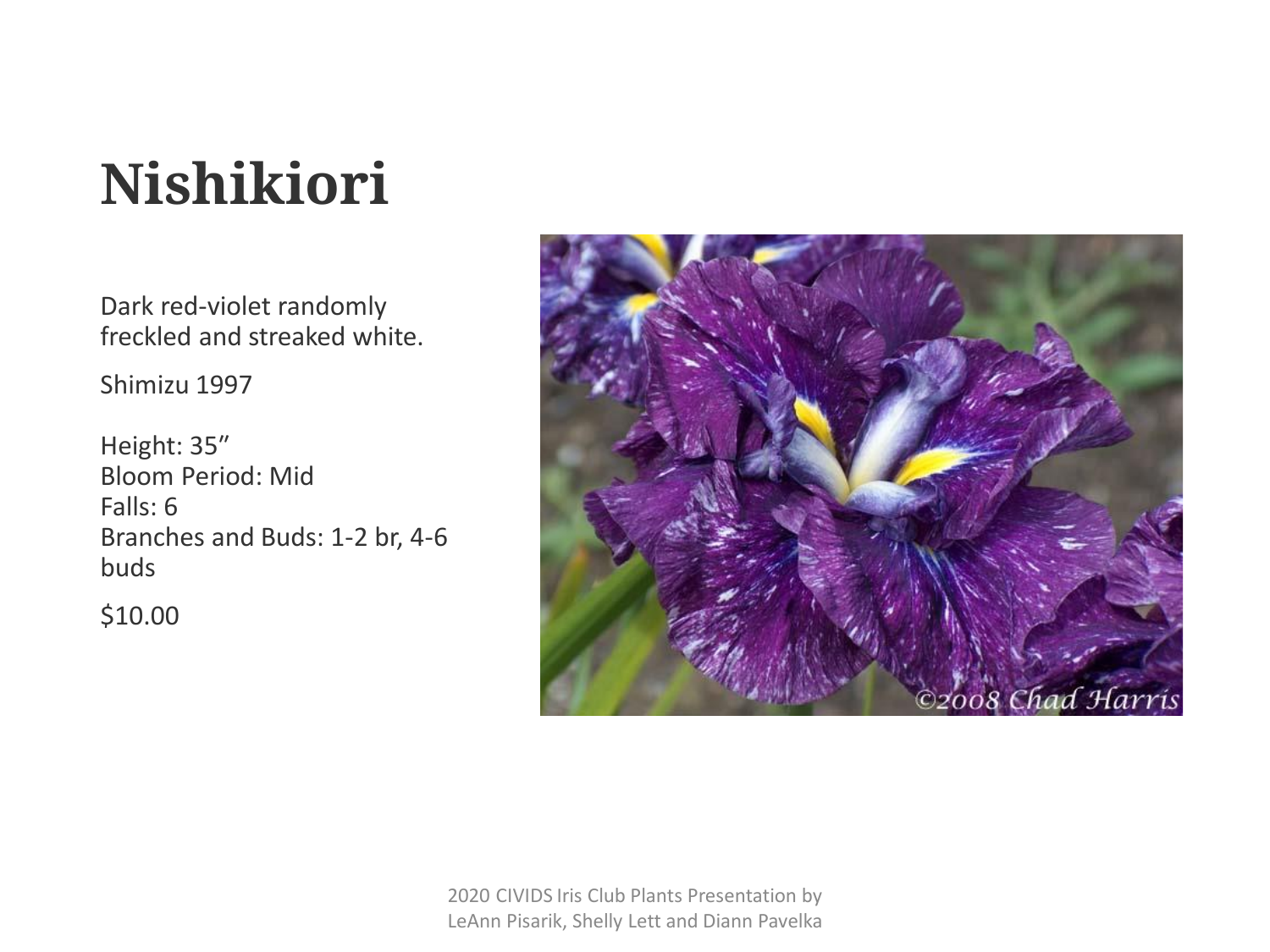## **Pink Playmate**

Heavily ruffled, strong substance of bright pink. A shorter compact plant great for the container or front of the border.

Harris 2018

Plant Height: 24″ Number of Falls: 6 Branches and Buds: 0 branches, 2 Buds, great bloom sequence

\$20.00

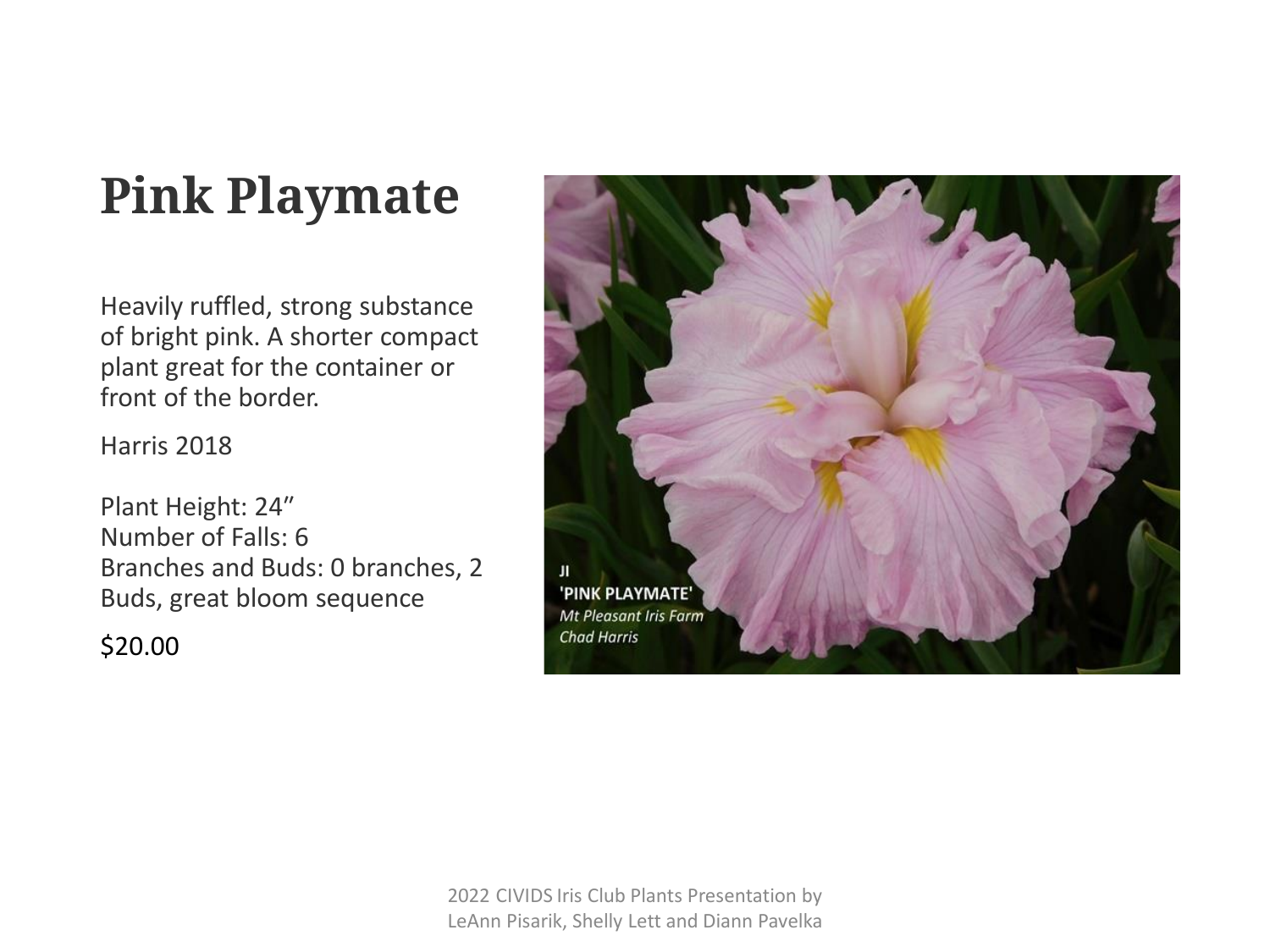## **Rose World**

Very showy plum red topped by pure white styles; long bloom season.

Reid 1989

Height: 44″ Bloom Period: Mid-Late Falls: 6 Branches and Buds: 1-2 branch, 5-7 buds

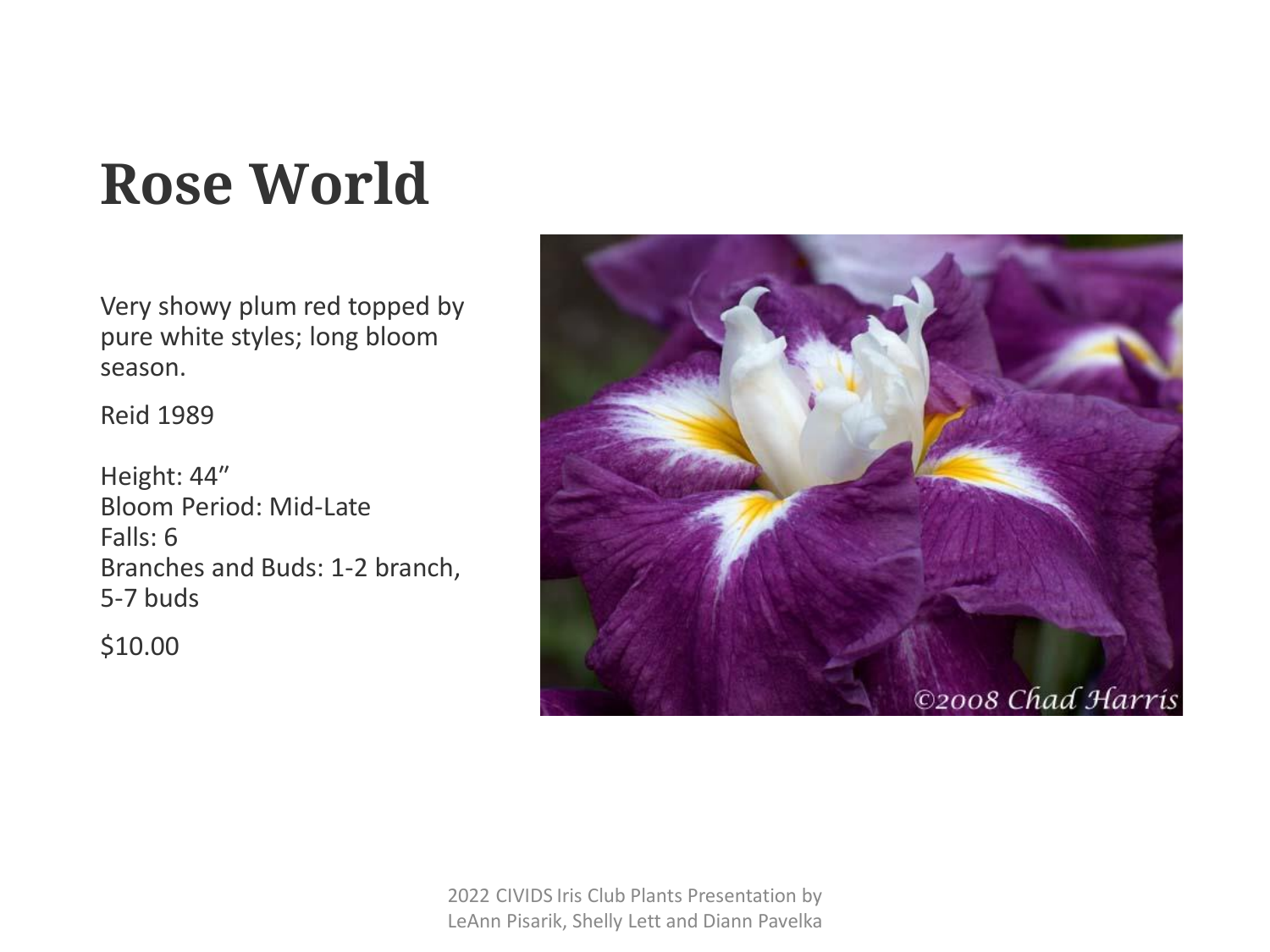### **Summer Storm**

Royal purple self with large upright styles and crest.

Marx 1955

Height: 48″ Bloom Period: Very Late Falls: 6 Branches and Buds: 1 br, 3 buds

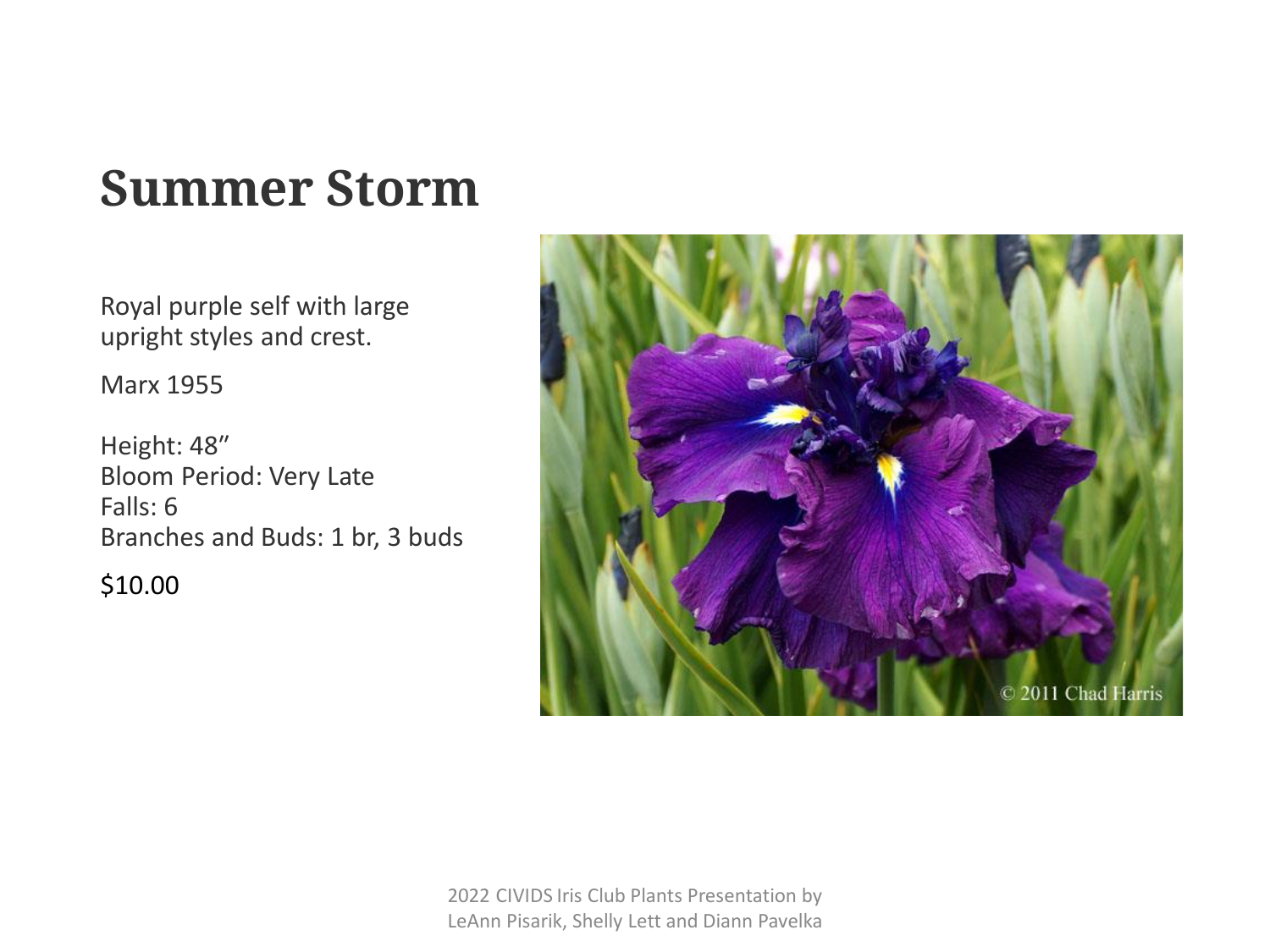## **Tuptim**

White veined dark blue-violet, dark tufted styles with flared crest edged white.

Rich 1974

Height: 39″ Bloom Period: Mid-Late Falls: 6 Branches and Buds: 1-2 br, 3-4 buds

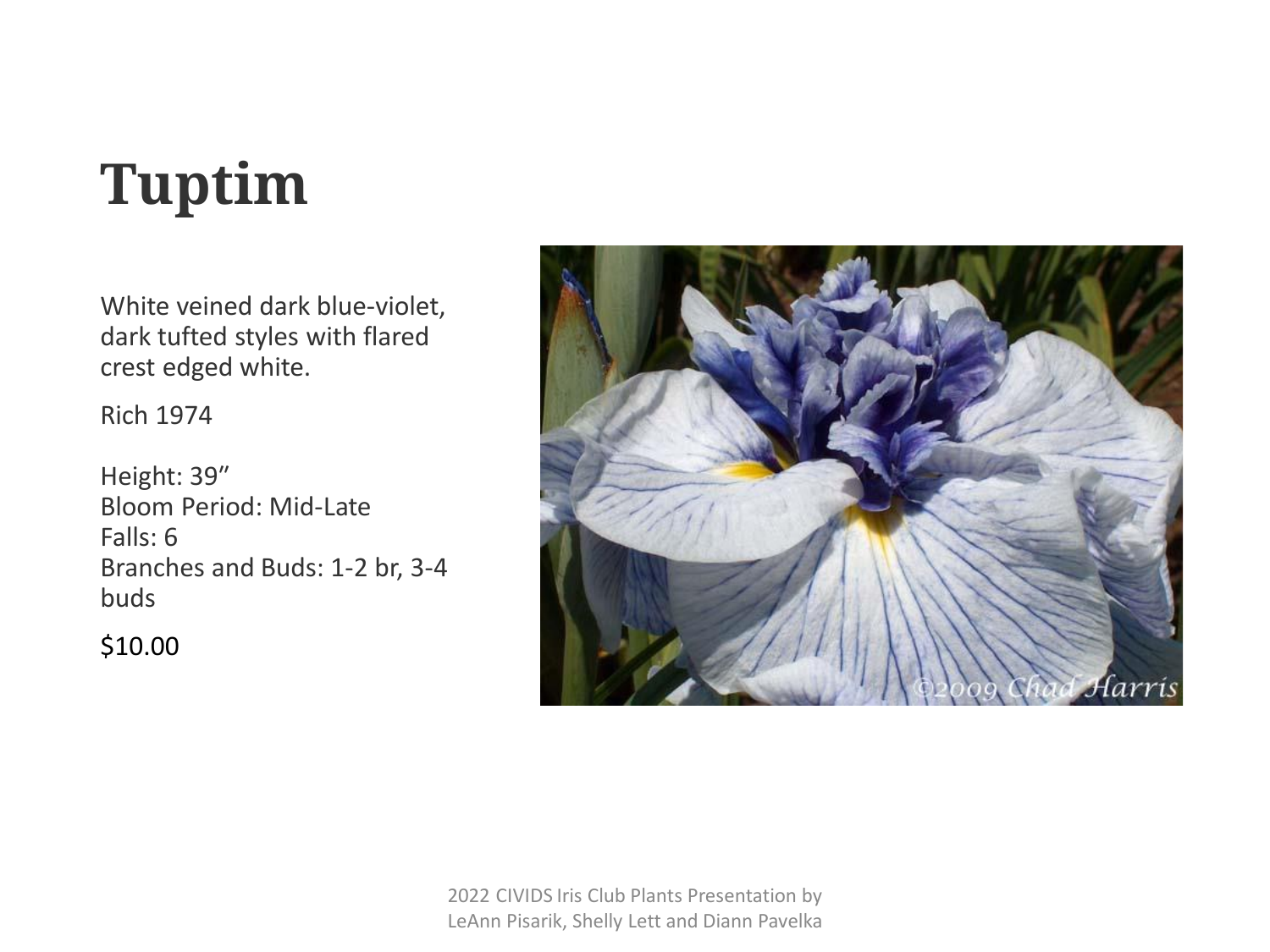### **Yamataikoku**

Large blooms are a rich velvet royal purple.

Kamo 1979 (registered SJI 1993)

Plant Height: 36″ Bloom Period: M Number of Falls: 3F Branches and Buds: 1-2 br, 3-4 buds

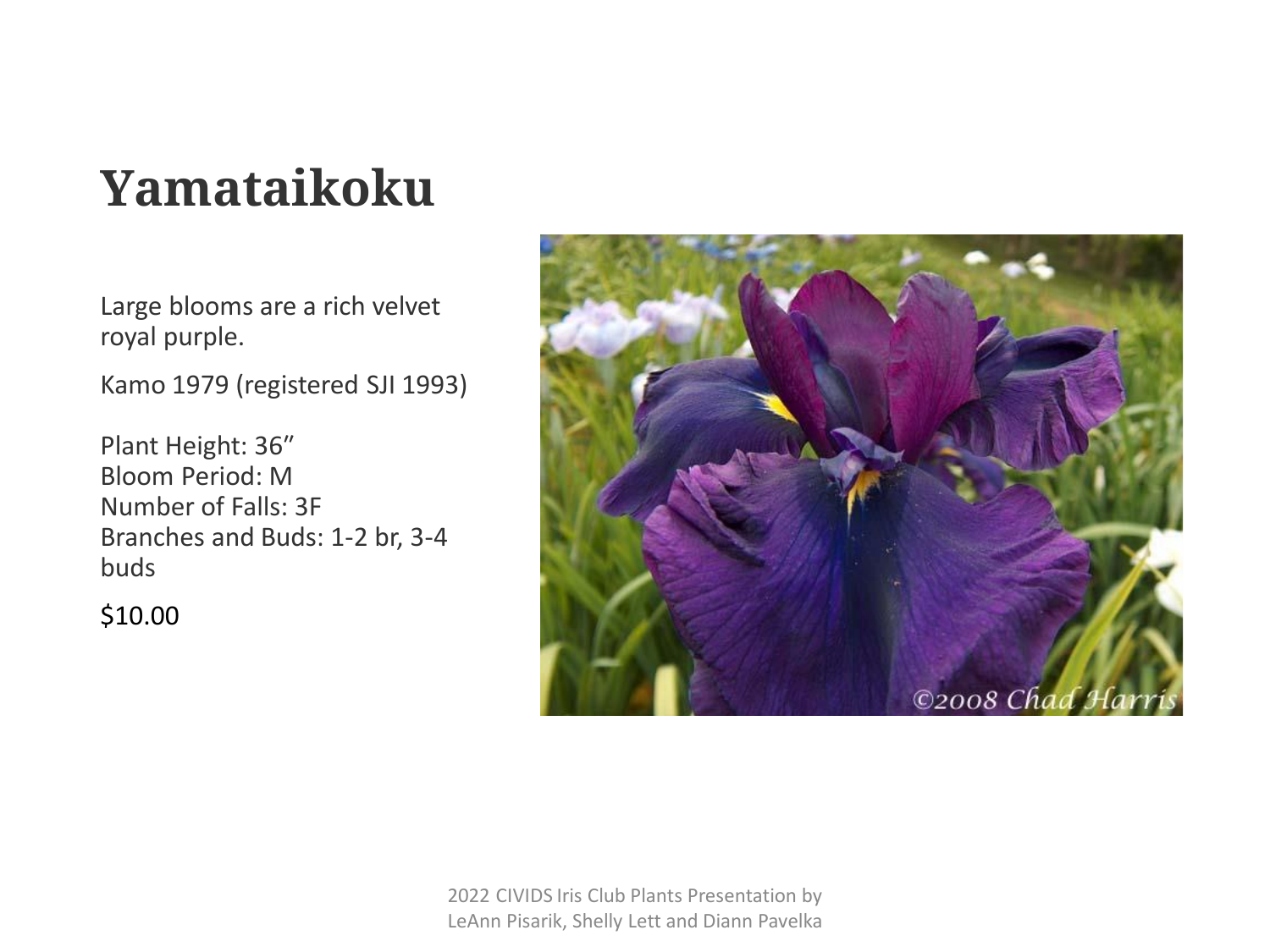# Mt. Pleasant Iris Farm

# **Siberian Iris**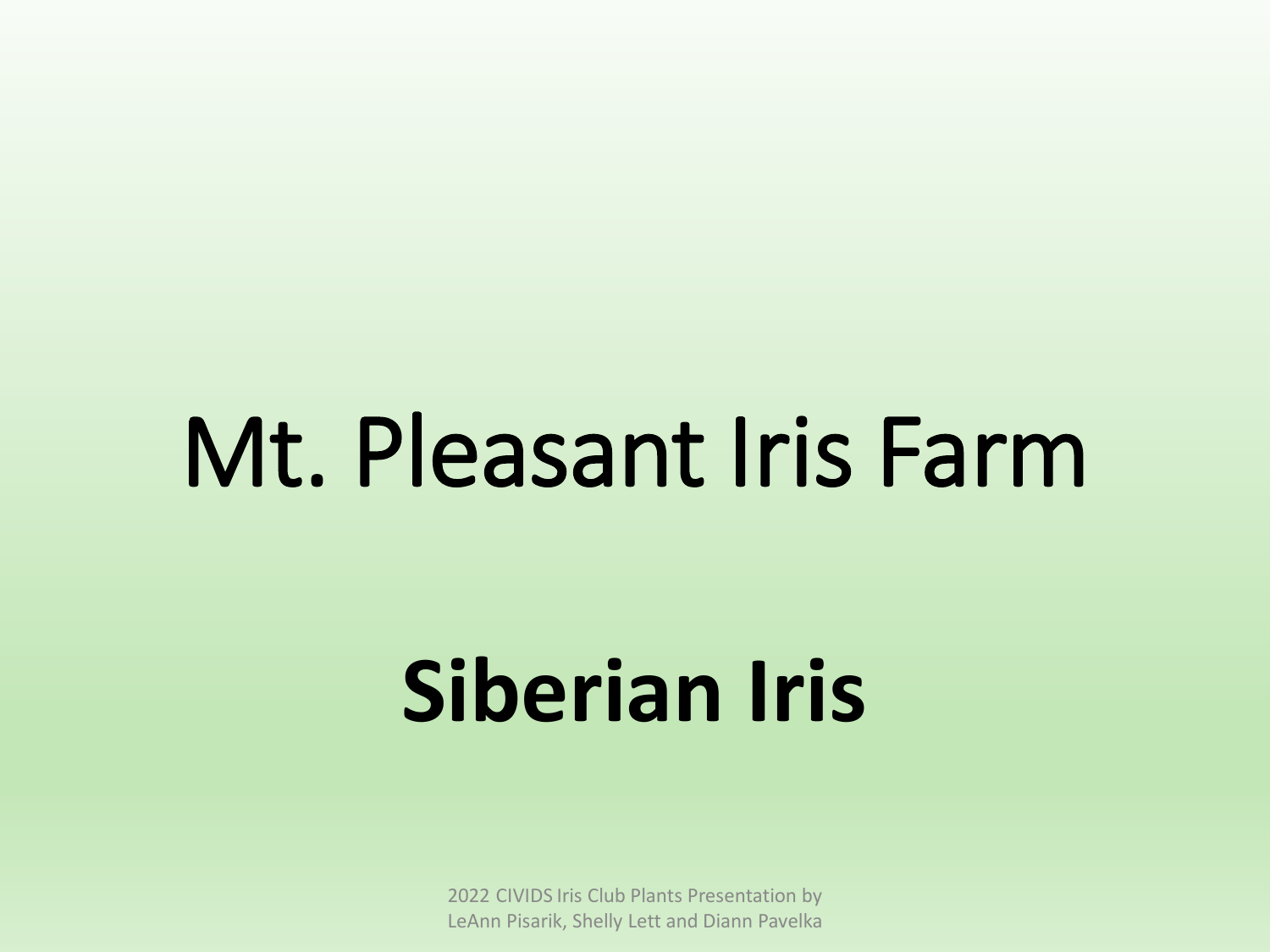### **Blueberry Fair**

Hollingworth 1997

Bi-tone rich blue-violet, very ruffled Tet. 32″ M

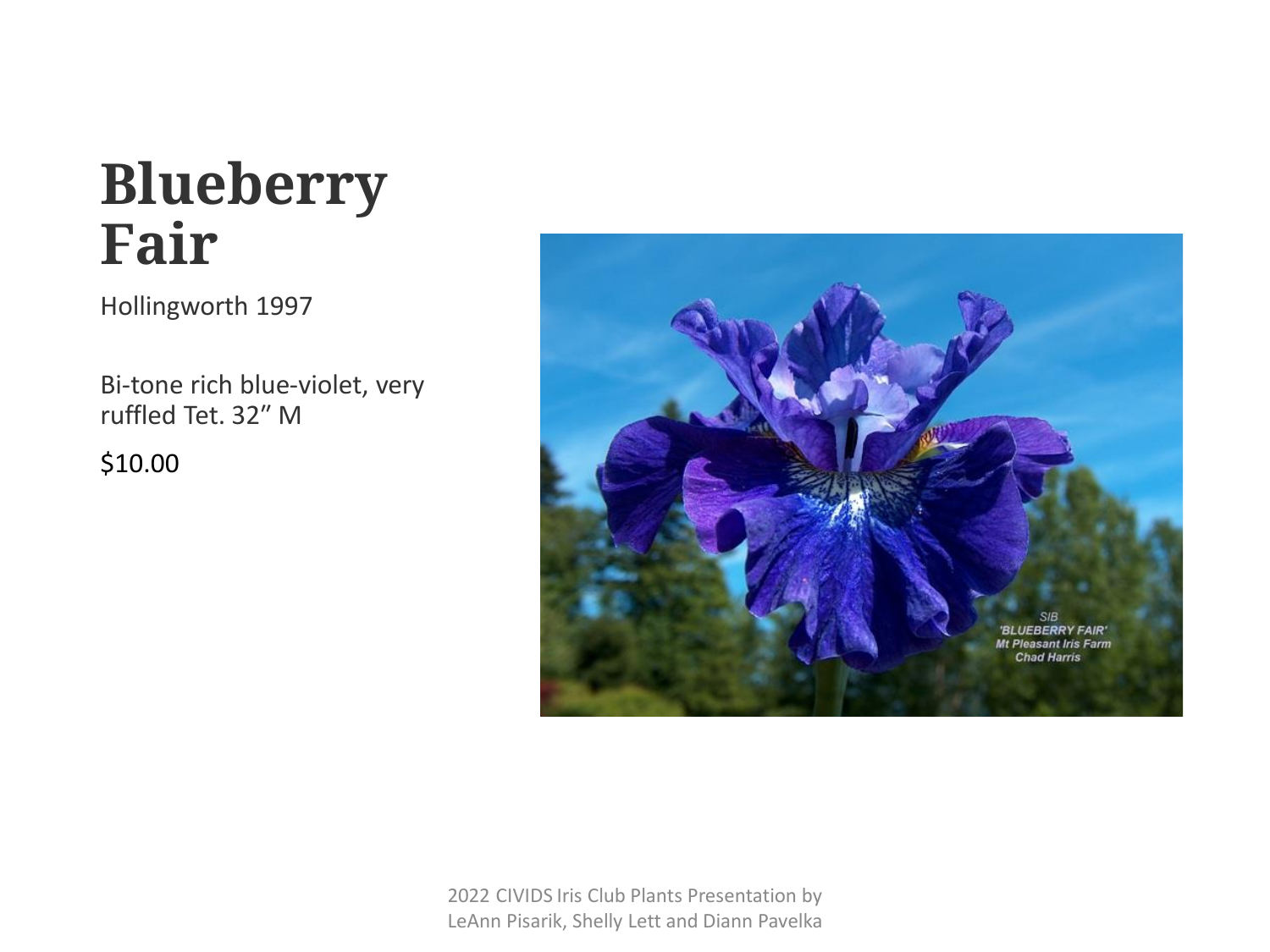### **Chatter Box Belle**

McEwen 1991

Mid blue violet Tet. 32″ EM

\$10.00

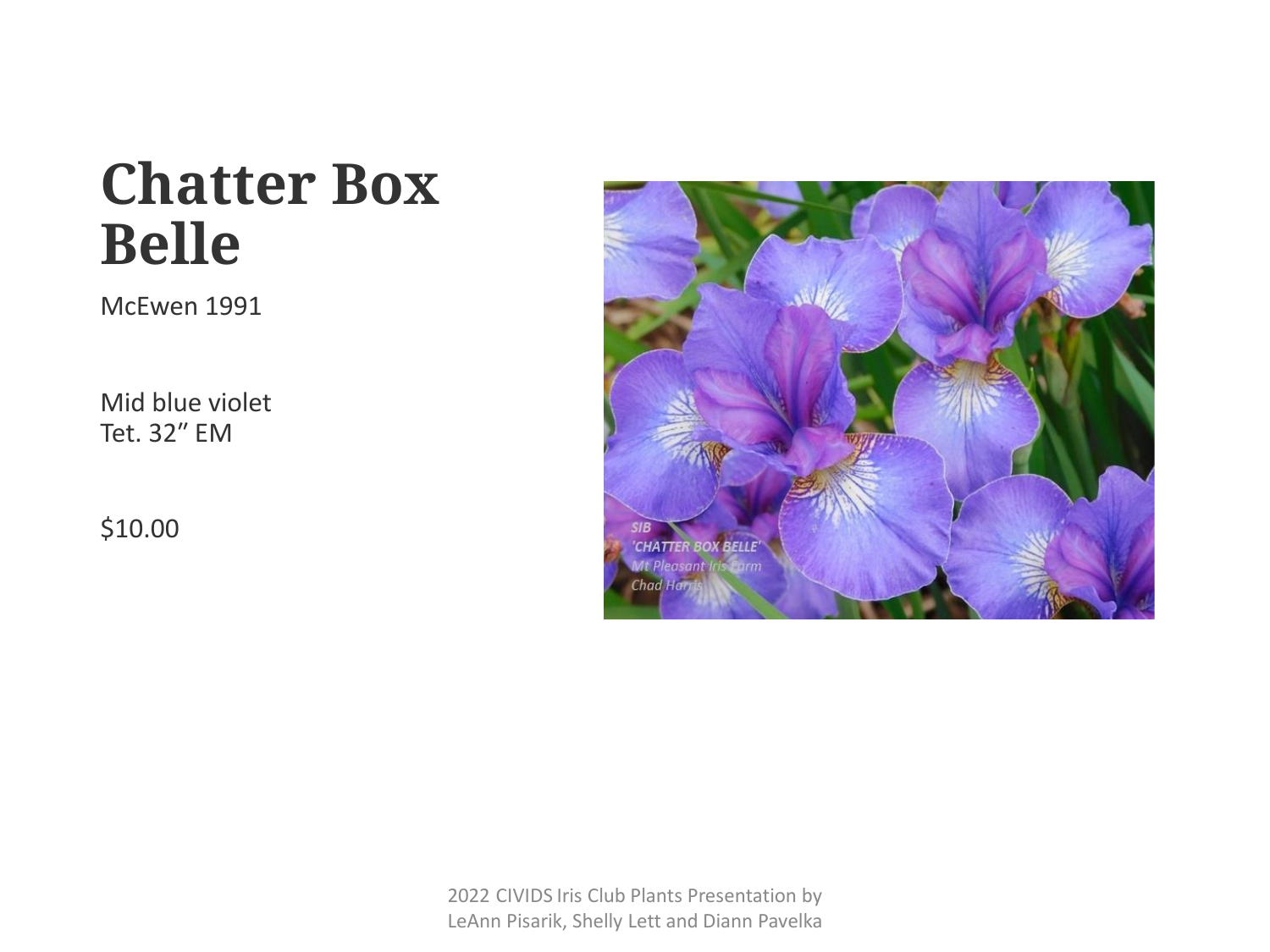## **Fresh Notes**

Schafer/Sacks 2004

Fall bright blue with lighter styles and standards, crisp gold signal Dip. 20″ M

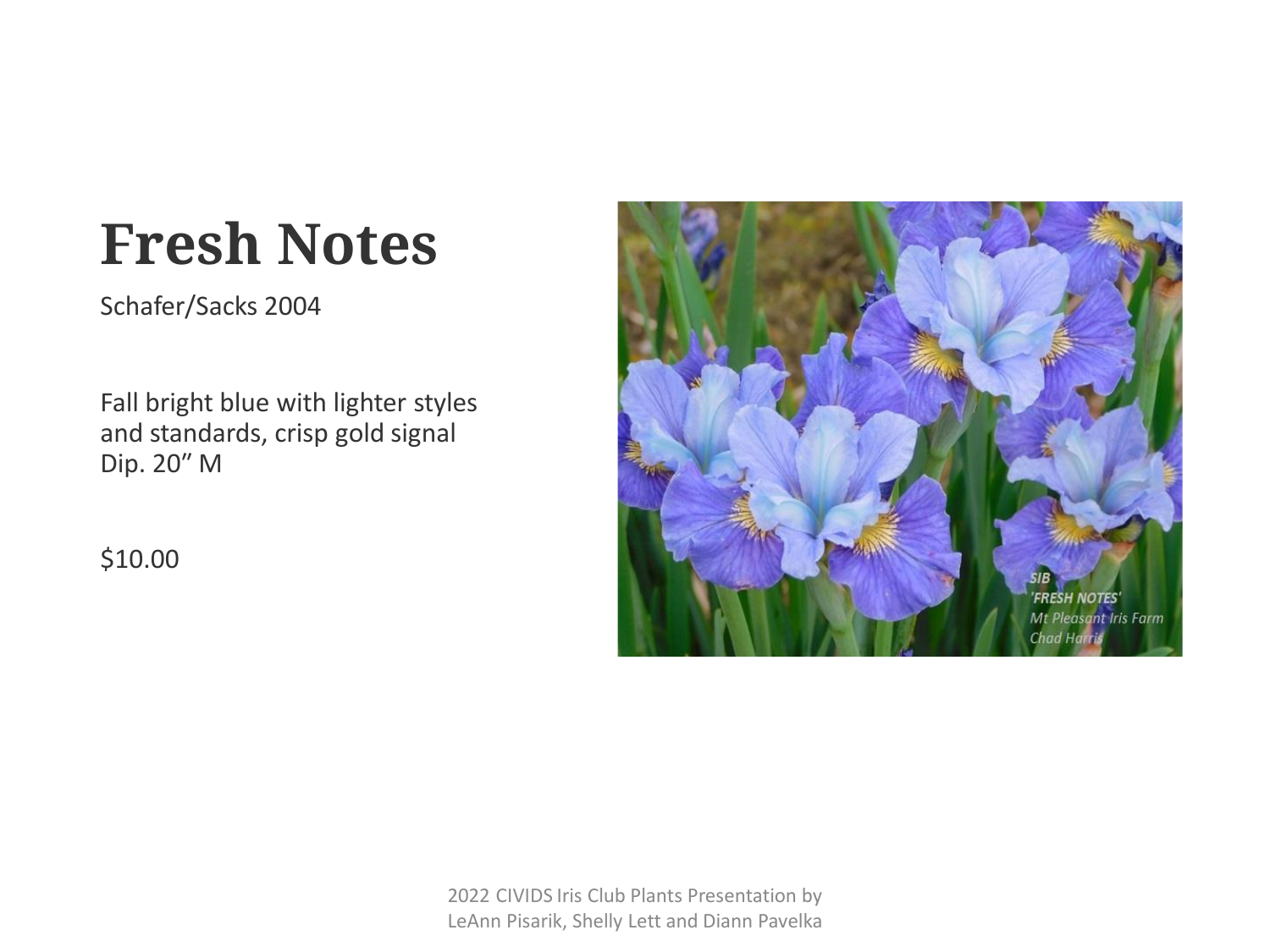## **Old Vine Zin**

Bauer/Coble 2013

Rich dark red-violet, blue undertones Dip. 30″ L

\$10.00